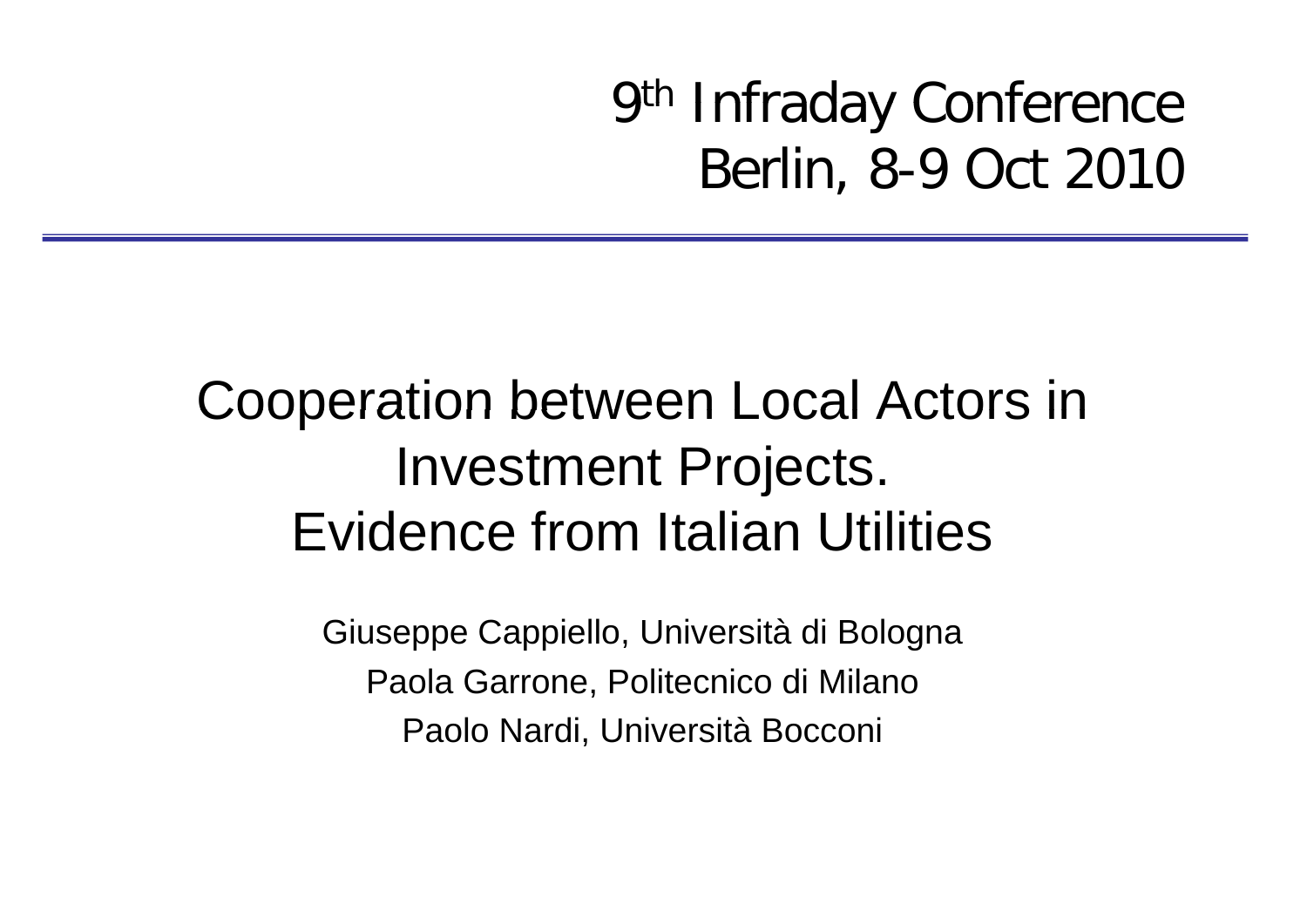#### Agend genda

- Cooperation between local actors in investment projects (CLAIP)
- Research objectives
- Literature and conceptual model
- Methodology and sample
- Empirical results
- Conclusions and further research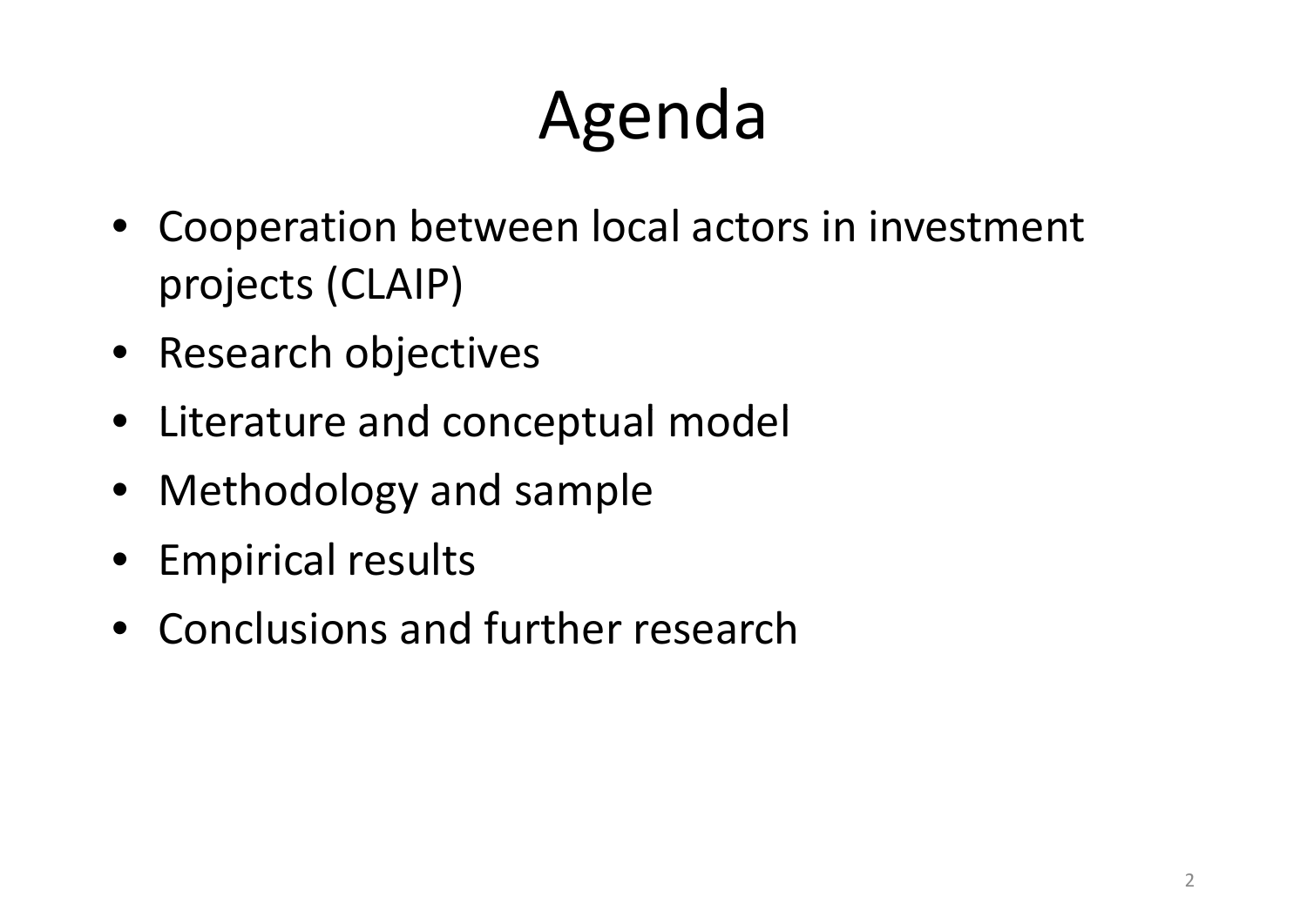# Collaboration between local actors in investment project (CLAIP)

- CLAIP: multi‐organizational arrangements
	- –Temporary (non equity) collaborative agreements
	- – Utility, local governments, users associations(citizens and business), suppliers, environmental associations...
	- – $-$  Structure and organization heterogeneity
- …targeted mainly to the early stages of infrastructure project
	- "High-level design" activities: needs assessment, planning / timing, size and location choices, siting / permitting...
	- $-$  Critical to meet the infrastructure demand (Ostrom et al. 1993, Agranoff & McGuire 2001, OECD 2007)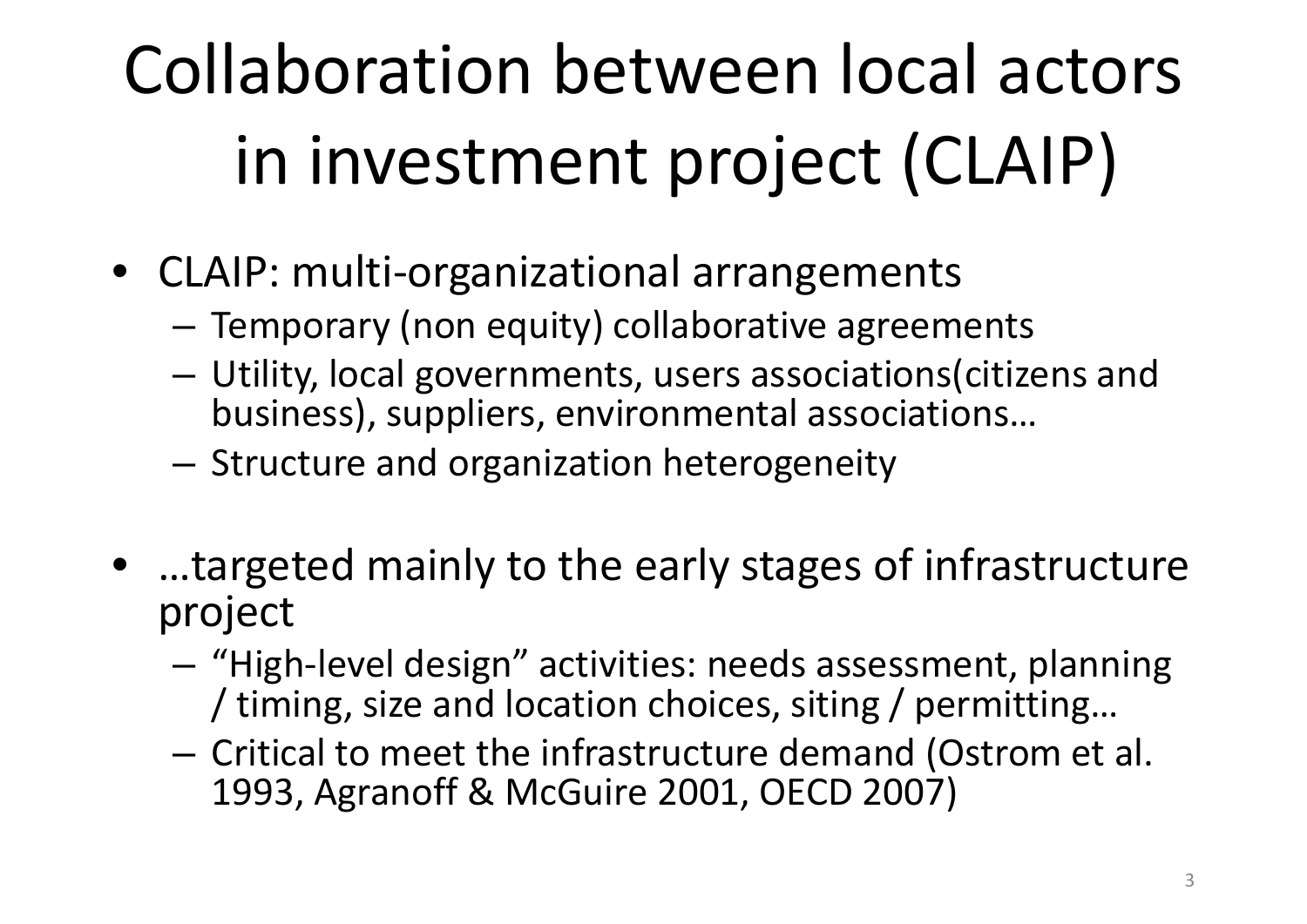### Research objectives

- • Exploration of CLAIP benefits & costs and characteristics
	- 1. Does CLAIP improve the planning‐to‐delivery process?
	- 2. Which structural and organizational features allow to draw the most from CLAIP?
	- 3. Is CLAIP uniformly effective or does it play different roles in different contexts?
- $\bullet$ … perceptions and opinions of experienced utility managers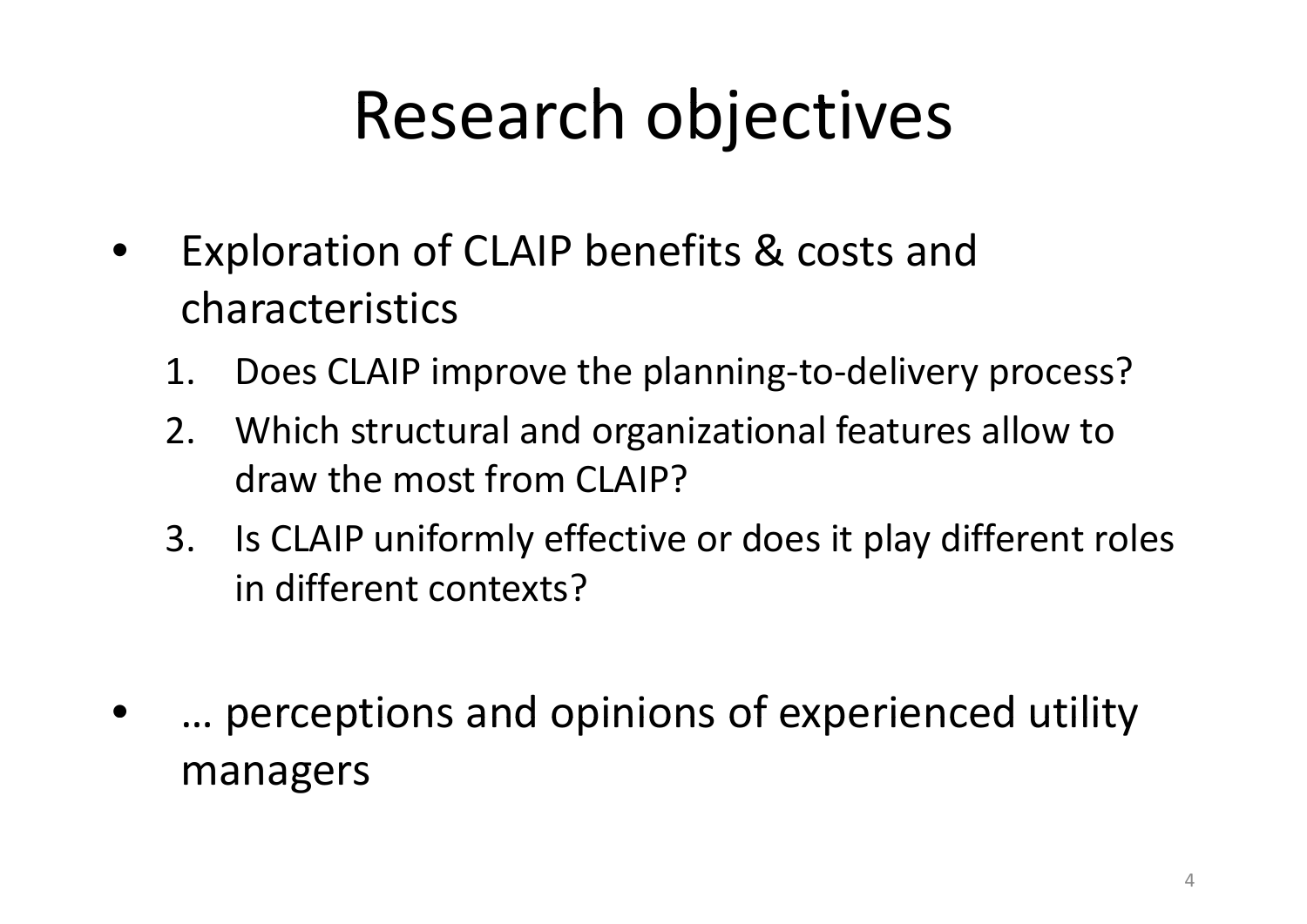## Literature and conceptual model

- Transactions costs in high‐level design activities
	- – $-$  Utilities have strong technical / operating competencies ...
	- … other key resources spread among independent players
		- (Ostrom et al. 1993, Vajjhala and Fischbeck 2007 …)
		- Knowledge about *time‐* and *place‐specific* user needs and urban, geographic and environmental characteristics
		- Siting rights, public acceptance, interconnection agreements, supply of technologies, …
- CLAIP v. arm's length contractual relations
	- Collaborative " groupware"
		- (Ostrom et al. 1993; Agranoff, 2008; Agranoff & McGuire, 1998; 2001; 2003; OECD 2007)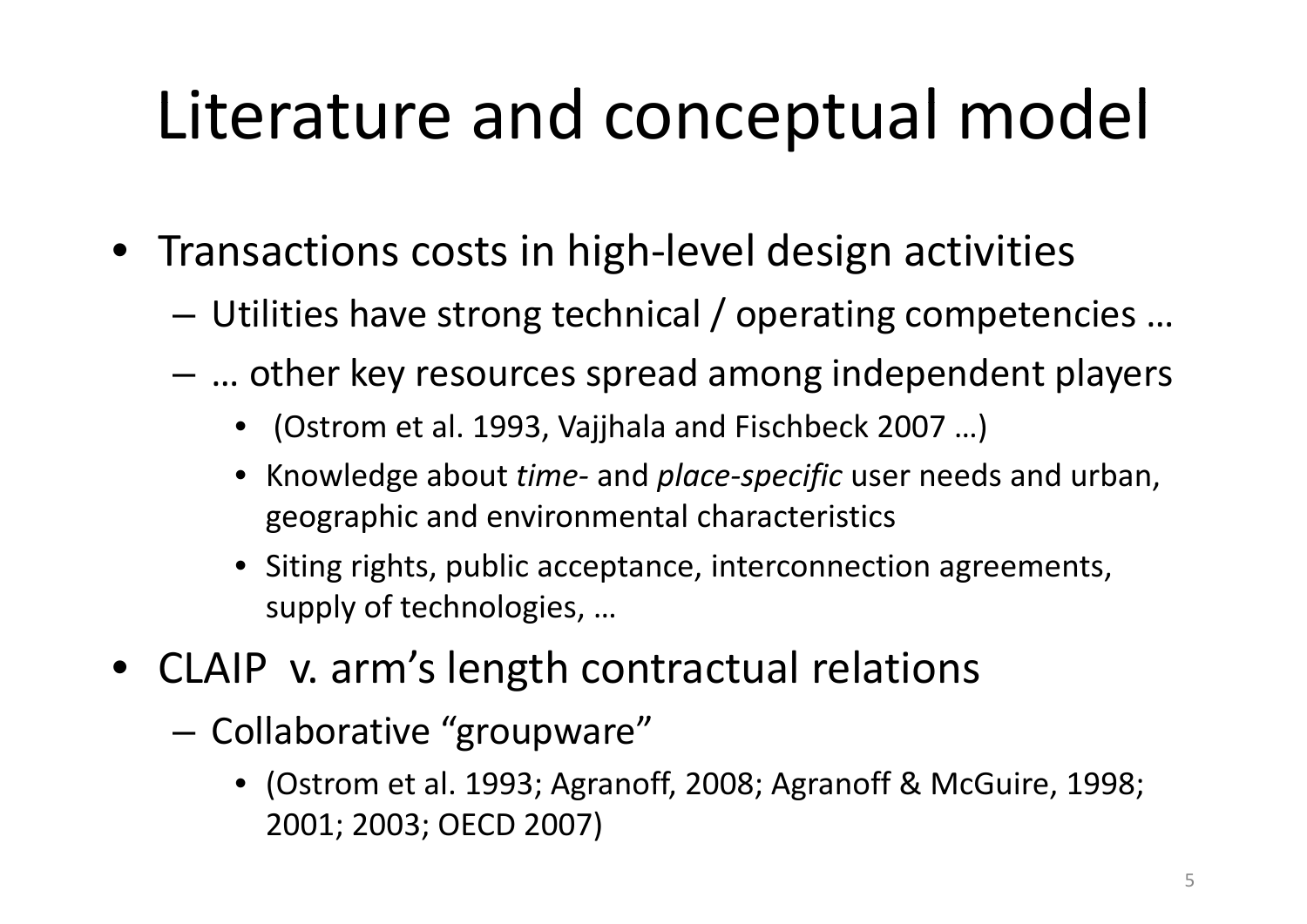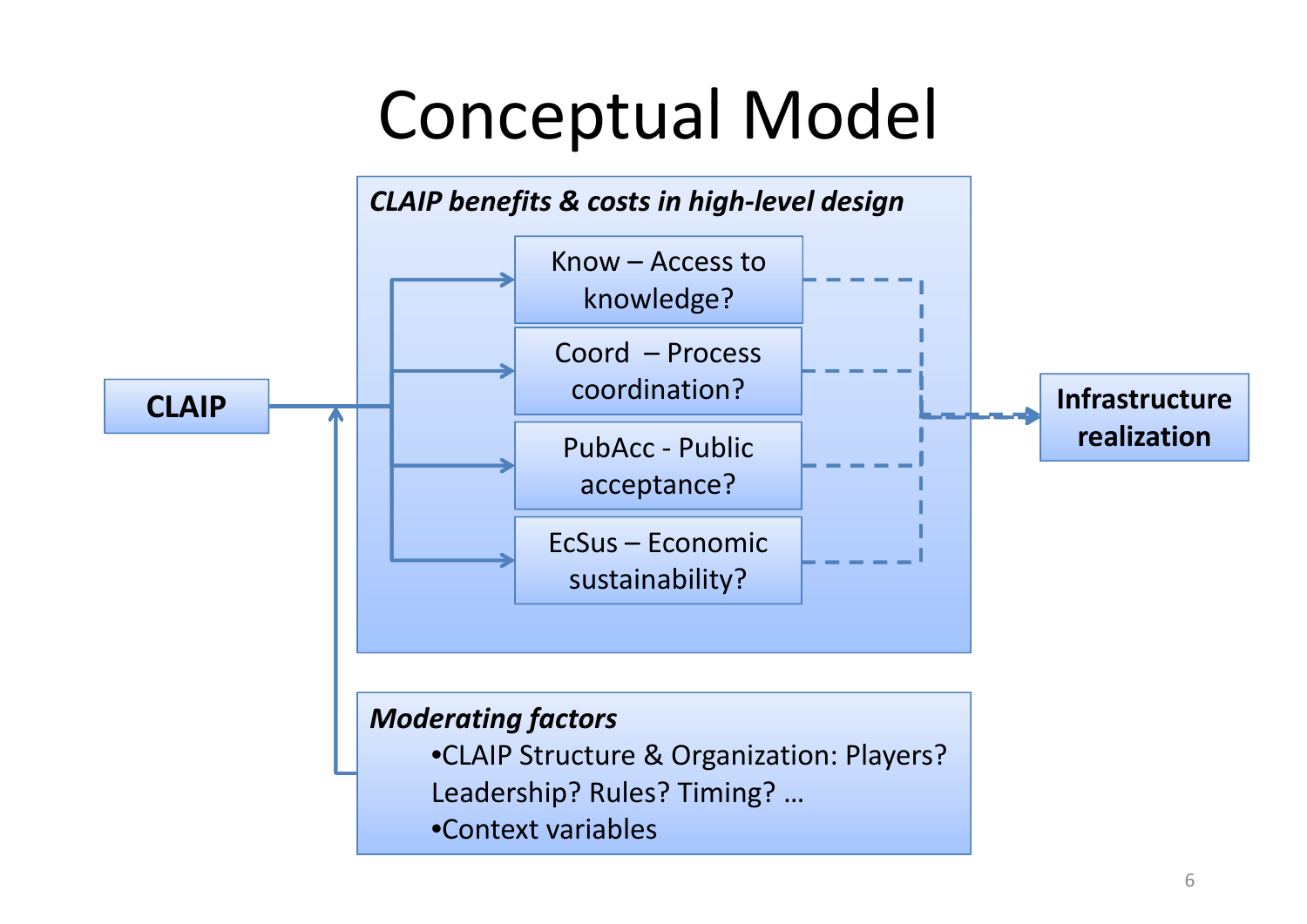# Methodology

- Preliminary analysis
	- 14 interviews to managers of Italian utilities, 5 CLAIP cases
- Survey among managers of Italian utilities
	- 33 questions on CLAIP benefits & costs and CLAIP structure & organization (Likert‐scale)
	- –85 returned questionnaires (450 sent; 19%)
- Main limitation: Subjective perceptions and one party view. However
	- $-$  cautions taken to limit the impact of subjectivity
	- –unavailable public information on CLAIP
	- –- information depth (how does CLAIP act?)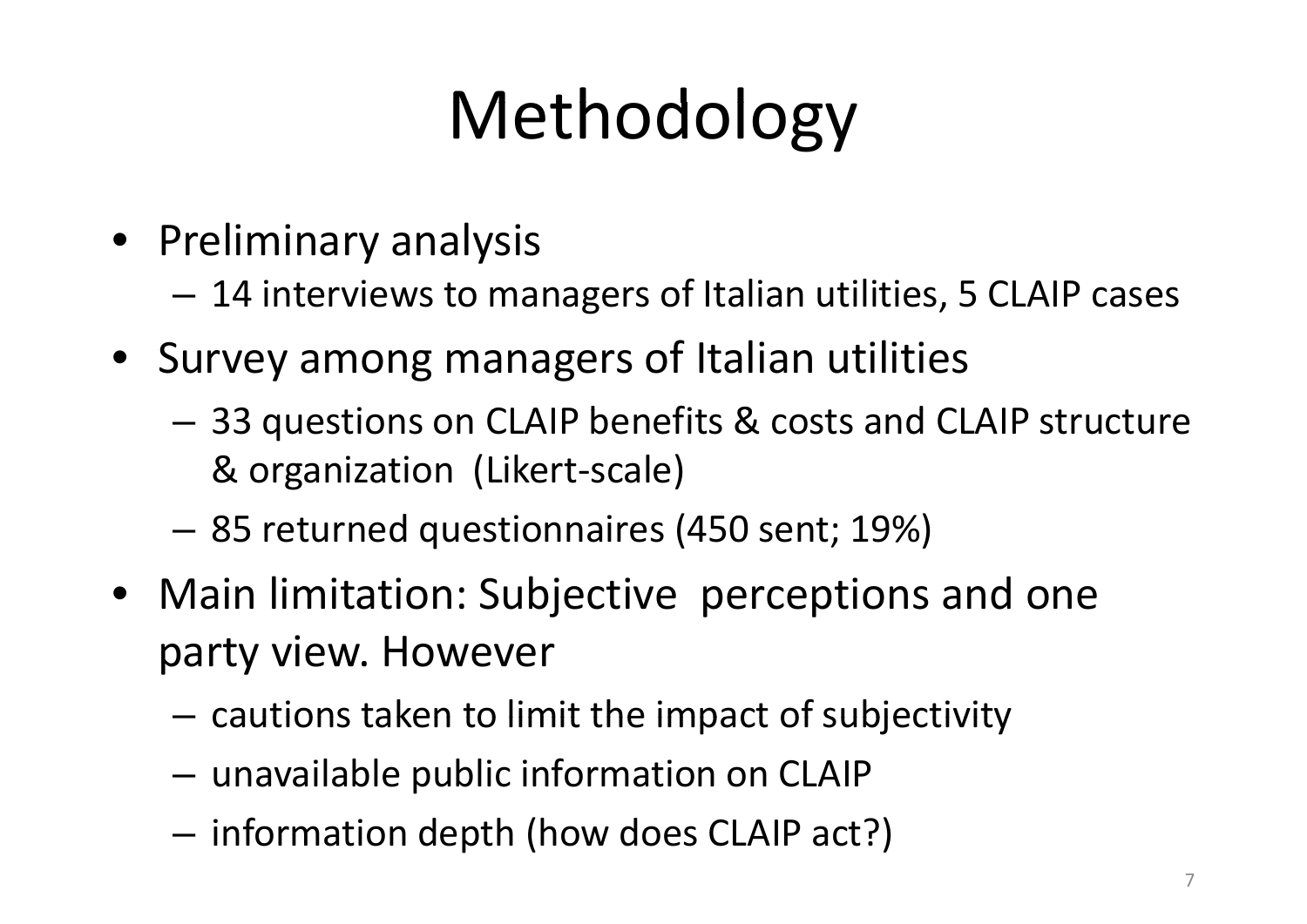# Sample

- Firm characteristics
	- –— Urban and suburban transport (67%); Water (33%)
	- Municipally‐owned/partially privatized (91%); Private (9%)
	- –500,000+ users (29%); 150‐500,000 (54%); …
- Manager characteristics
	- CEO (55%); Operations manager (24%); …
	- –Engineering (46%); Business studies (17%); …
	- 15+ yrs sector experience (57%); …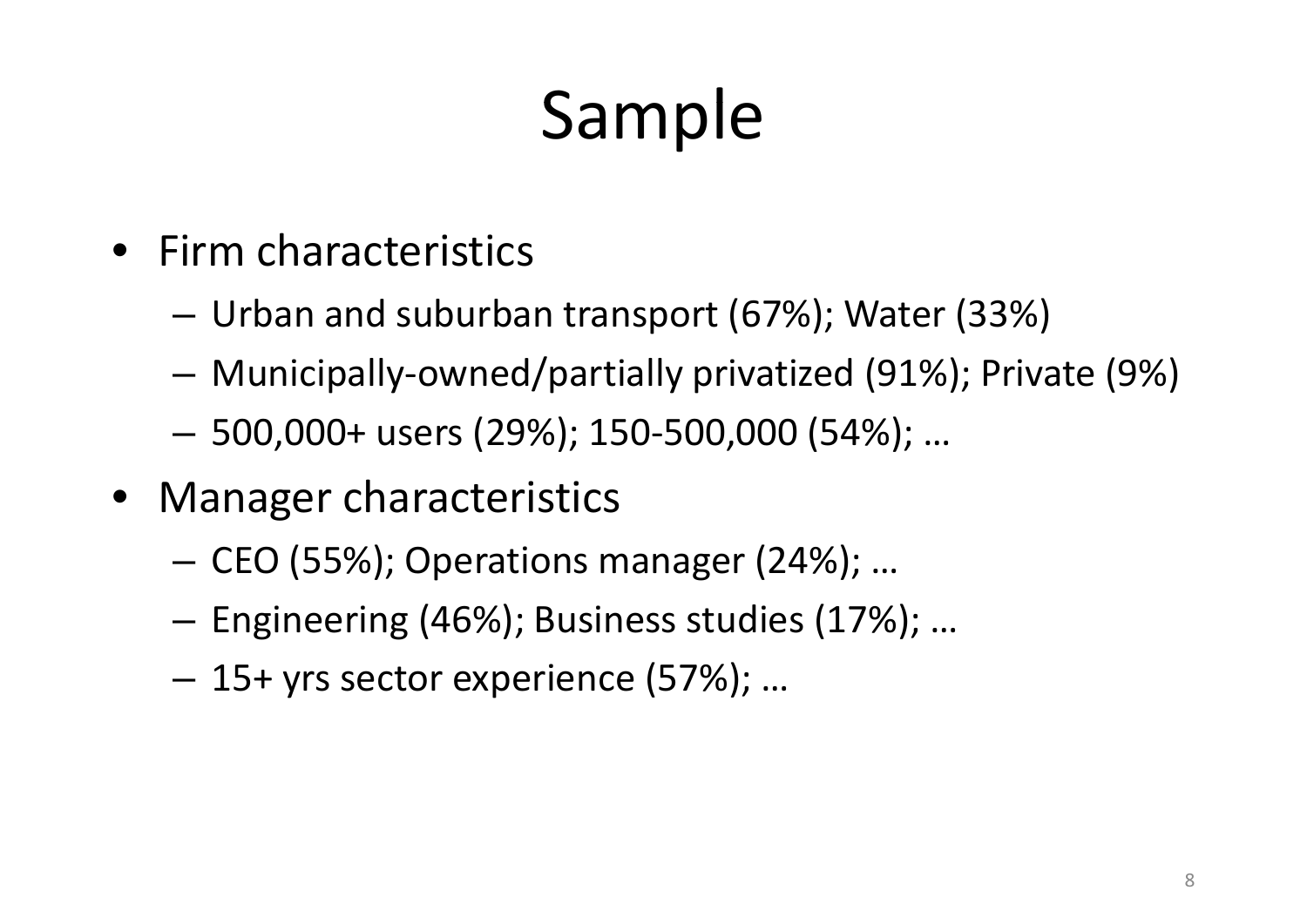# Empirical analysis

- Answers to individual questions on CLAIP benefits & costs and CLAIP structure & organization
	- Descriptive statistics
	- Selection of more consistent items
		- benefits and costs (Cronbach's alpha 0.729): 13 items
		- structure and organization (Cronbach's alpha 0.631): 13 items
- Synthetic indicators
	- –**- Principal component analysis** 
		- benefits and costs: 4 factors
		- structure and organization: 5 factors
	- Tests on mean differences: are size, ownership and CLAIP experience significant antecedents?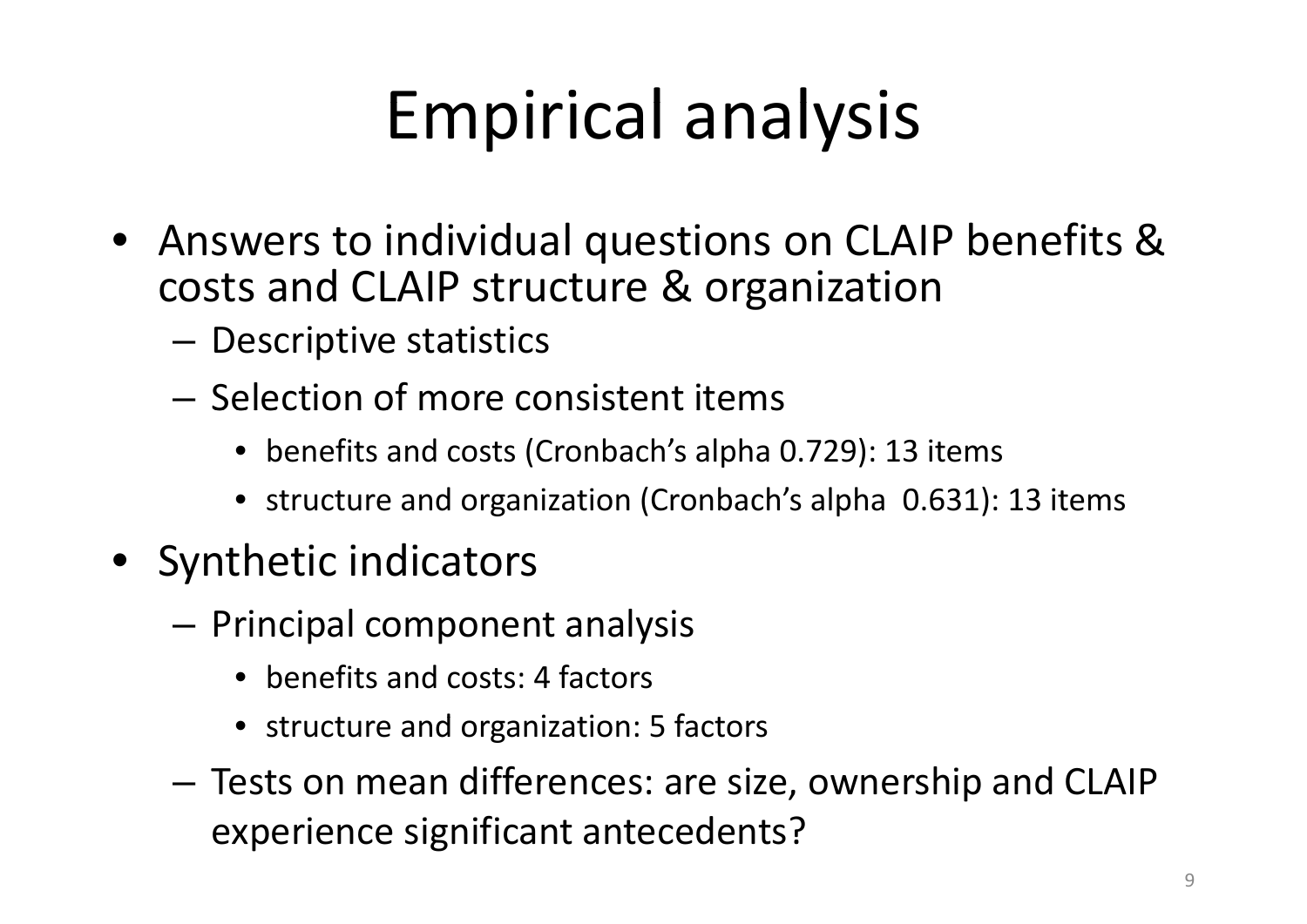#### CLAIP benefits and costs – Answers toindividual questions

|                                                                                                    |                                                              | <b>Sample</b> |
|----------------------------------------------------------------------------------------------------|--------------------------------------------------------------|---------------|
| ltems                                                                                              |                                                              | mean          |
| Planning alternatives emerge better if the project is shared                                       | Know                                                         | 3.93          |
| CLAIP help spread correct information about systems and technology                                 | Know                                                         | 3.78          |
| CLAIP simplifies the authorization and permitting process                                          | Coord                                                        | 3.76          |
| CLAIP offers extra important information for feasibility analyses and<br>planning                  | Know                                                         | 3.75          |
| If citizens are involved in CLAIP through their representatives, they<br>will have less objections | PubAc                                                        | 3.73          |
| CLAIP is fundamental for identifying compensations, if necessary                                   | <b>PubAc</b>                                                 | 3.64          |
| An investment cannot be planned effectively without involving the<br>llocal actors                 | Know                                                         | 3.57          |
| Resorting to the CLAIP system reduces the economic risks of the<br>project                         | EcSus                                                        | 3.50          |
| $\bullet \bullet \bullet$                                                                          | $\begin{array}{ccc} \bullet & \bullet & \bullet \end{array}$ | $\cdots$      |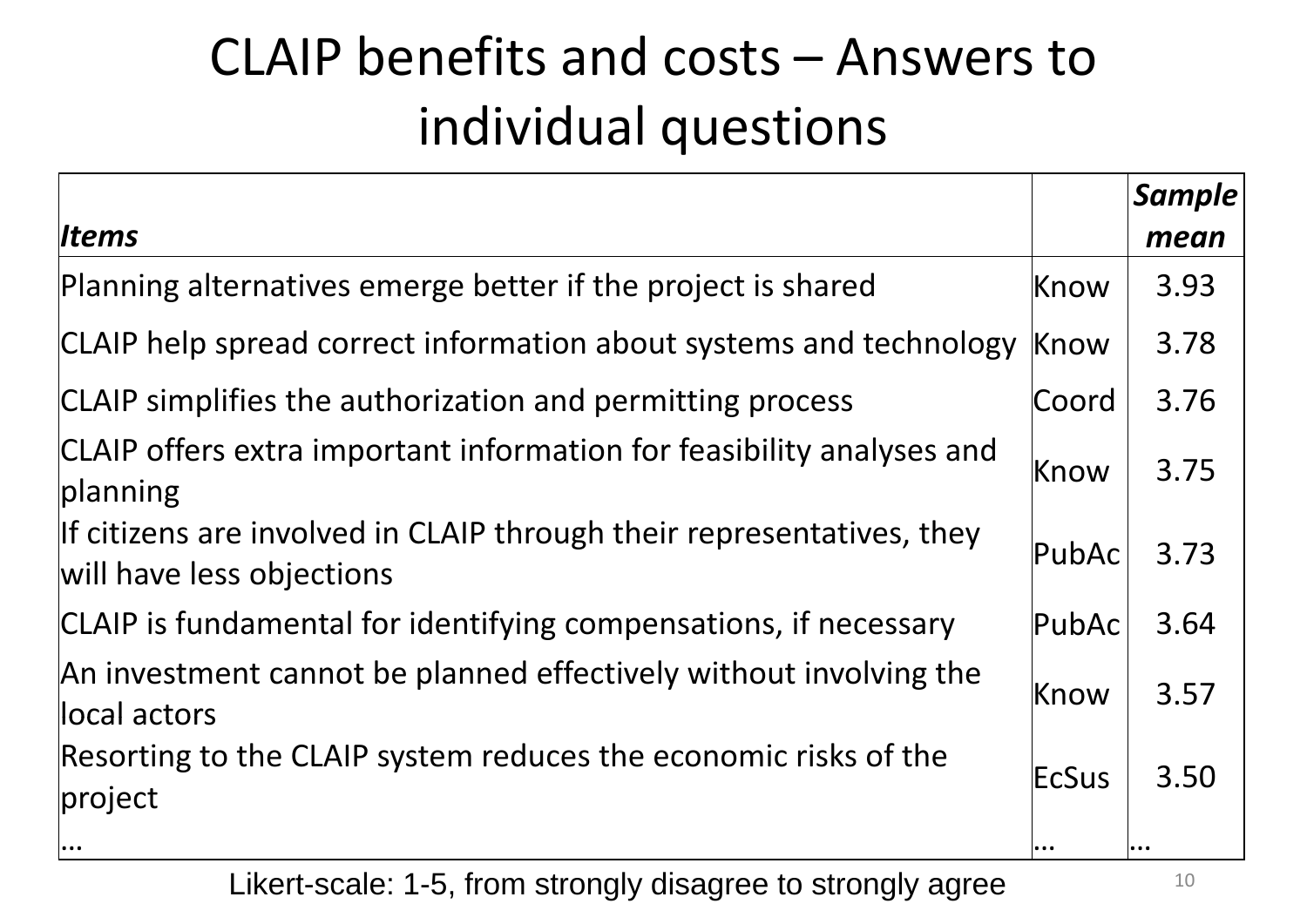#### CLAIP benefits and costs – Antecedents (mean differences)

| factor                                                        | experience of CLAIP |    |      |          | size  |           | ownership |          |           |
|---------------------------------------------------------------|---------------------|----|------|----------|-------|-----------|-----------|----------|-----------|
| <b>CLAIP</b>                                                  | yes                 | no | diff | large    | small | diff      | public    | mixed    | diff      |
| creates<br>knowledge<br>useful for the<br>project             |                     |    | ns   |          |       | ns        |           |          | ns        |
| reduces the<br>economic risk<br>and simplifies<br>the process |                     |    | ns   |          |       | ns        | $-0.026$  | 0.282    | $-0.308*$ |
| transfers<br>knowledge<br>towards users<br>and back           |                     |    | ns   | $-0.069$ | 0.374 | $-0.444*$ |           |          | ns        |
| is complex,<br>namely due to<br>environmental<br>opposition   |                     |    | ns   |          |       |           | 0.034     | $-0.378$ | $0.4133*$ |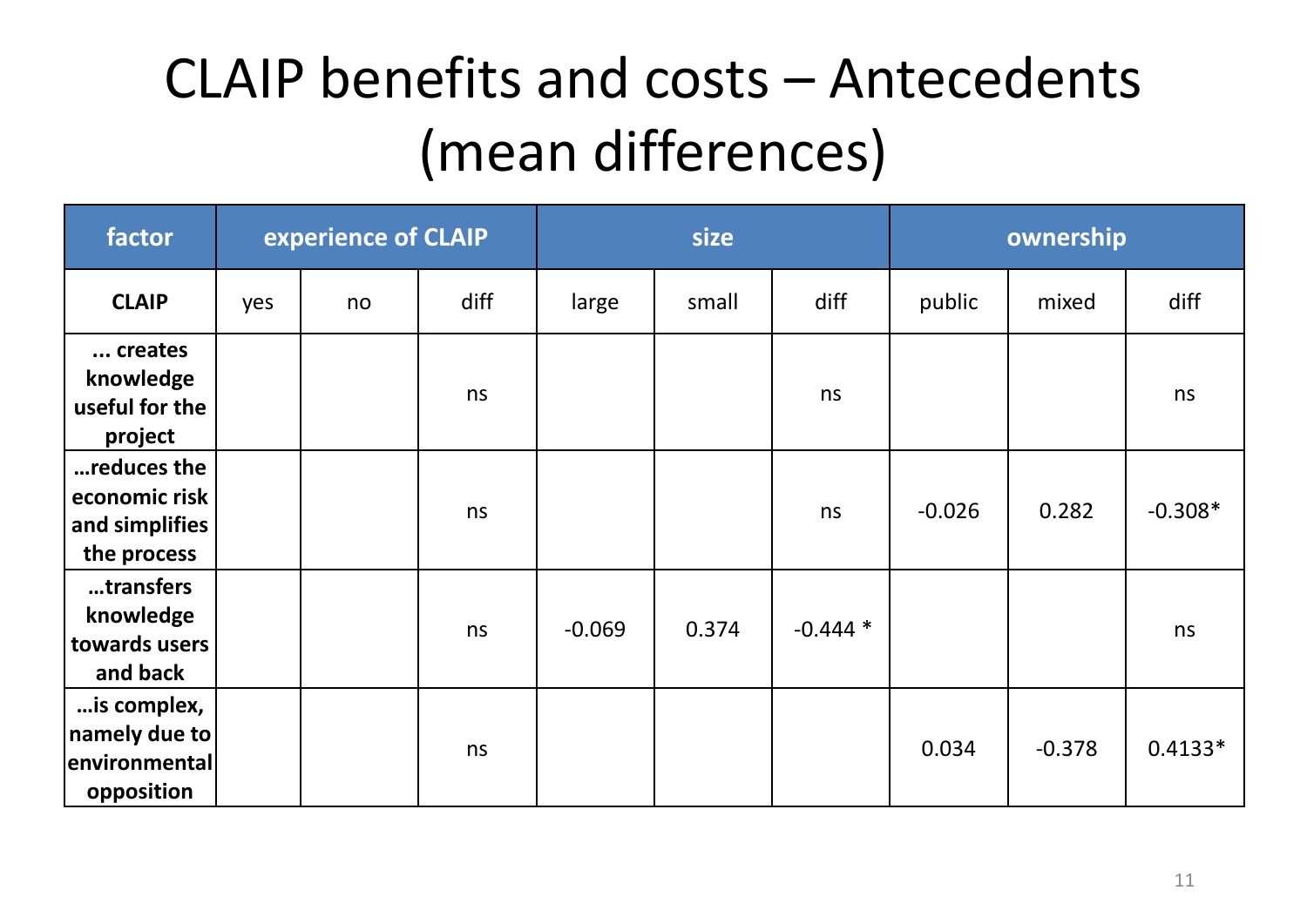#### CLAIP structure and organization – Answers to individual questions (sample means)

|        |                                                                    | <b>Sample</b> |
|--------|--------------------------------------------------------------------|---------------|
|        | lltems                                                             | mean          |
| Struct | Local governments should take part in CLAIP                        | 4.34          |
| Struct | If utility is owned by local stakeholders investment is encouraged | 3.91          |
| Org    | <b>CLAIP</b> requires informal meetings                            | 3.91          |
| Struct | Consumer representatives should be involved in CLAIP               | 3.77          |
| Org    | If CLAIP length is predefined negotiations will be more successful | 3.67          |
| Struct | Local environmental associations should be involved in CLAIP       | 3.48          |
| Org    | CLAIP leadership should be taken by local governments              | 3.43          |
| Struct | It is wise to limit the number of local governments involved       | 3.36          |
| Org    | CLAIP processes should be given a formal structure                 | 3.34          |
| Struct | Local business associations should be involved in CLAIP            | 3.31          |
|        |                                                                    |               |

Likert-scale: 1-5, from strongly disagree to strongly agree 12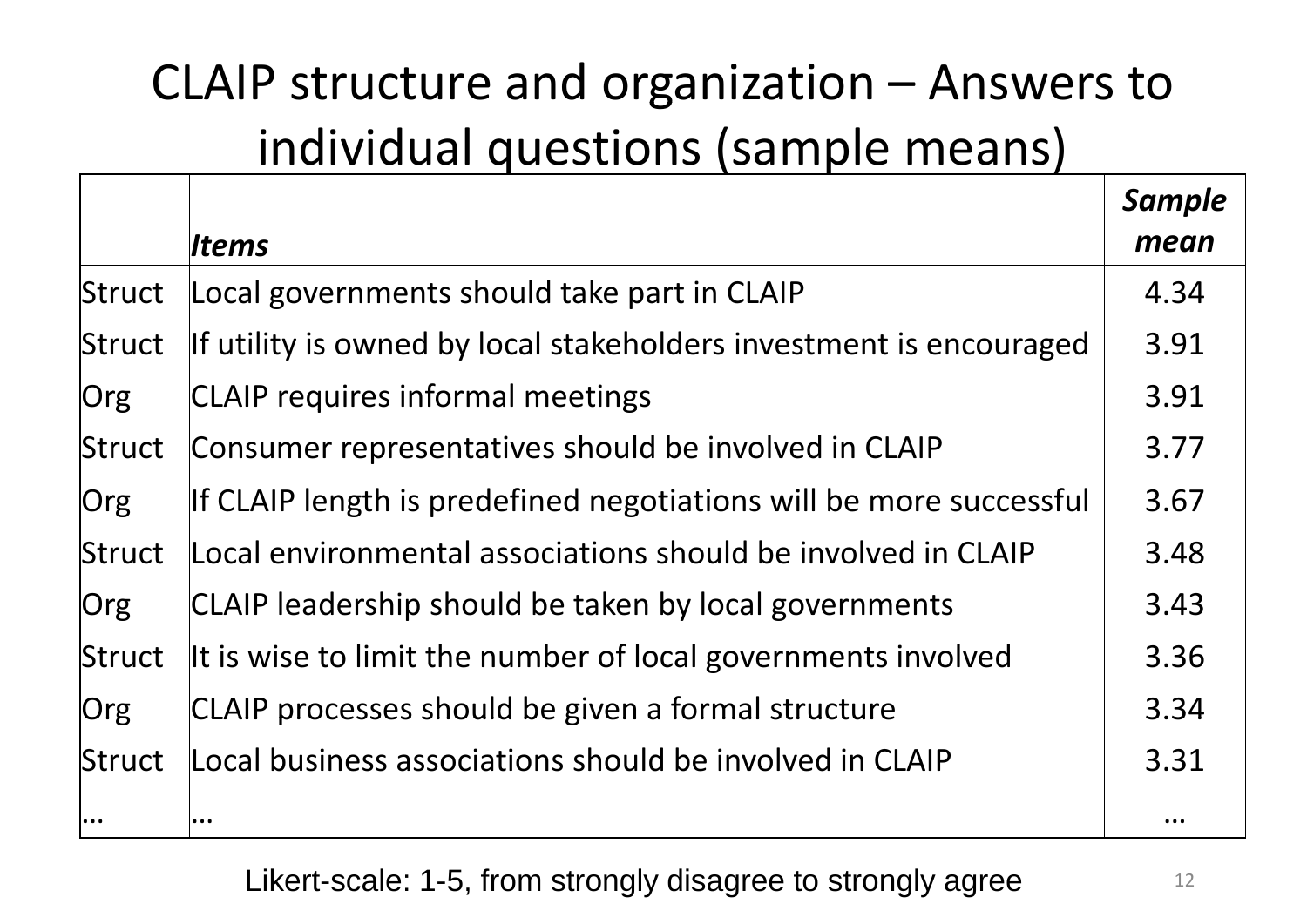#### CLAIP structure and organization – Antecedents (mean differences)

| factor                                                                          | experience of CLAIP |       |          | size     |          |            | ownership |       |            |
|---------------------------------------------------------------------------------|---------------------|-------|----------|----------|----------|------------|-----------|-------|------------|
|                                                                                 | yes                 | no    | diff     | large    | small    | diff       | public    | mixed | diff       |
| C. has to<br>include local<br>stakeholder<br>among<br>partners                  |                     |       | ns       | $-0.109$ | 0.590    | $0.700***$ |           |       | ns         |
| C. has to<br>include<br><b>environmental</b><br>associations                    | $-0.068$            | 0.368 | $0.436*$ |          |          | ns         | $-0.063$  | 0.688 | $0.752***$ |
| C. has to<br>include<br>business ass.                                           |                     |       | ns       |          |          | ns         |           |       | ns         |
| C. has a<br>merely<br>advisory<br>capacity and<br>its length has<br>to be short |                     |       | ns       | 0.094    | $-0.507$ | $0.601*$   |           |       | ns         |
| C. has to be<br>informal                                                        |                     |       | ns       |          |          | ns         |           |       | ns         |